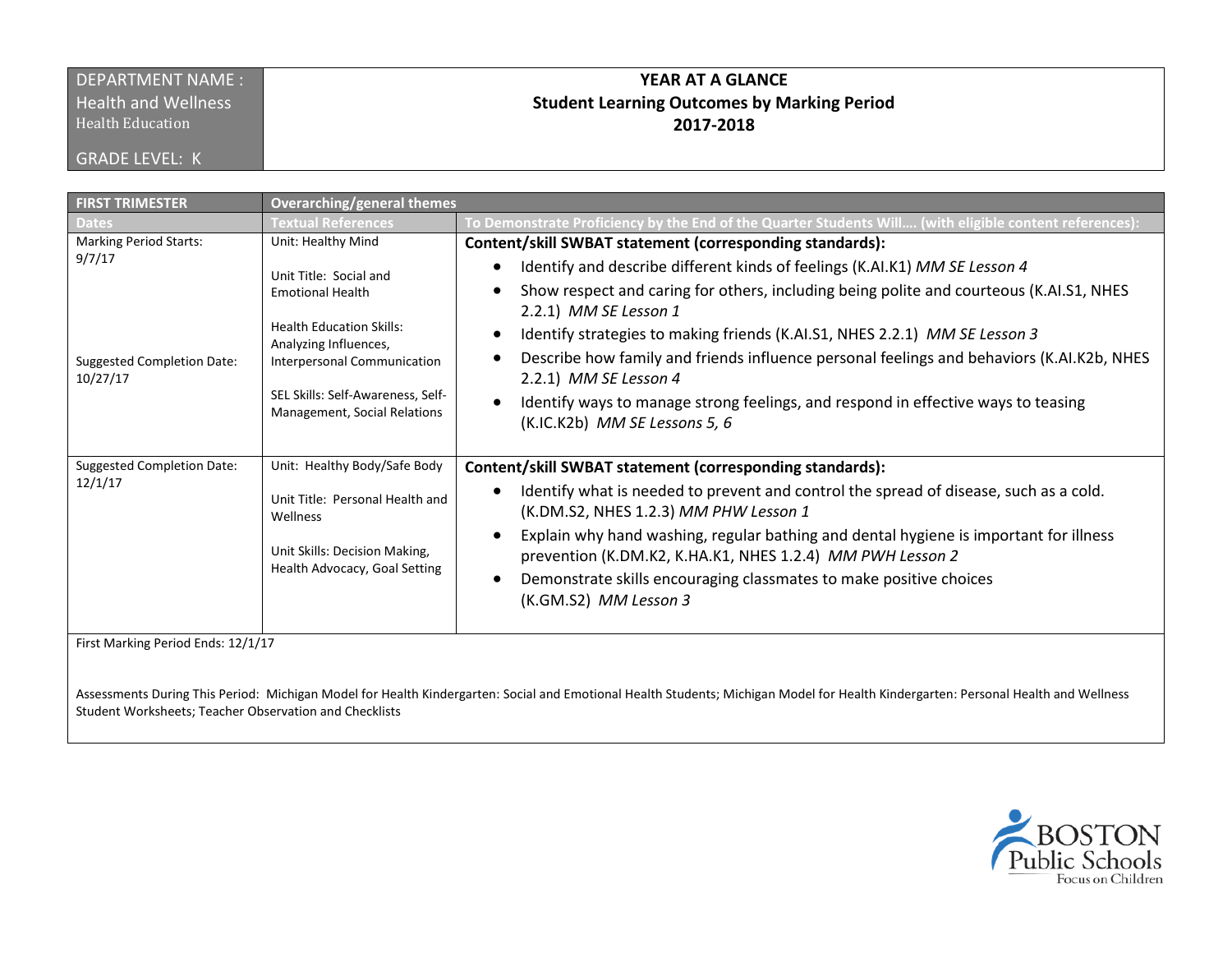| DEPARTMENT NAME:           | YEAR AT A GLANCE                                   |
|----------------------------|----------------------------------------------------|
| <b>Health and Wellness</b> | <b>Student Learning Outcomes by Marking Period</b> |
| <b>Health Education</b>    | 2017-2018                                          |
| <b>GRADE LEVEL: K</b>      |                                                    |

| <b>SECOND TRIMESTER</b>                                                                                                                                                                                         | <b>Overarching/general themes</b>                                                              |                                                                                                                                                                                                                        |  |  |
|-----------------------------------------------------------------------------------------------------------------------------------------------------------------------------------------------------------------|------------------------------------------------------------------------------------------------|------------------------------------------------------------------------------------------------------------------------------------------------------------------------------------------------------------------------|--|--|
| <b>Dates</b>                                                                                                                                                                                                    | <b>Textual References</b>                                                                      | To Demonstrate Proficiency by the End of the Quarter Students Will (with eligible content references):                                                                                                                 |  |  |
| <b>Marking Period Starts:</b><br>12/4/17<br><b>Suggested Completion Date:</b><br>3/16/18                                                                                                                        | Unit: Healthy Balance                                                                          | Content/skill SWBAT statement (corresponding standards):                                                                                                                                                               |  |  |
|                                                                                                                                                                                                                 | Unit Title: Nutrition Education<br>and Physical Activity                                       | Describe the benefits of drinking water throughout the day (K.DM.K1a) MM NPA Lesson 1<br>Explain where different foods come from and what happens to them before they arrive in<br>your home (K.AI.K2) MM NPA Lesson 1 |  |  |
|                                                                                                                                                                                                                 | Unit Skills: Decision Making,<br>Analyzing Influences,<br>Accessing Resources, Goal<br>Setting | Explain the components of a healthy meal, including the five food groups (K.GM.K1)<br>MM NPA Lesson 2                                                                                                                  |  |  |
|                                                                                                                                                                                                                 |                                                                                                | Give examples of healthy meals for breakfast, lunch and dinner (K.GM.K1)<br>MM NPA Lesson 2                                                                                                                            |  |  |
|                                                                                                                                                                                                                 |                                                                                                | Describe how being physically active helps a person stay healthy and identify places to do<br>physical activity (K.AR.K1a) MM NPA Lesson 3                                                                             |  |  |
|                                                                                                                                                                                                                 |                                                                                                | Identify trusted adults and professionals who can help promote physical activity (K.AR.S1,<br>NHES 3.2.1)                                                                                                              |  |  |
| Second Marking Period Ends: 3/16/18<br>Assessments During This Period: Michigan Model for Health Kindergarten: Nutrition Education and Physical Activity Student Worksheets; Teacher Observation and Checklists |                                                                                                |                                                                                                                                                                                                                        |  |  |